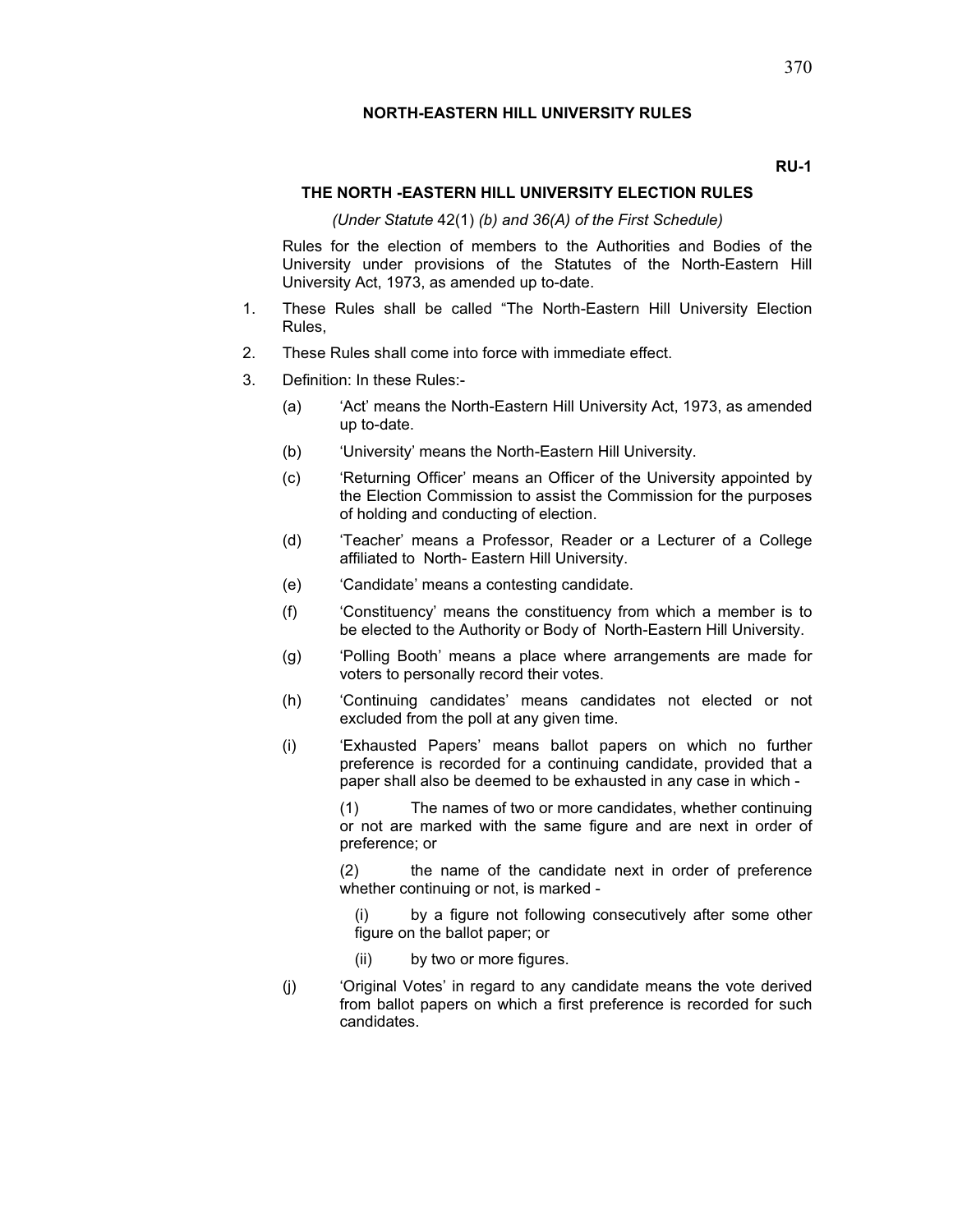- (k) 'First preference' means, the figure 1 set opposite the name of any candidate, 'Second preference' similarly the figure 2, 'Third preference' the figure 3 and so on.
- (I) 'Surplus' means the "number by which the votes of any candidate, original and transferred, exceeds the quota.
- (m) 'Quota' for counting of votes where only one seat is to be filled- (1) at any election where only one seat is to be filled, every valid ballot paper shall be deemed to be value of one at each count, and the quota sufficient to secure the return of a candidate at the election shall be determined as follows:
	- (i) Add the values credited to all the candidates,
	- (ii) Divide the total by two; and

(iii) Add 1 to the quotient ignoring the remainder, if any, and the resulting number is the quota.

- (n) Quota for counting of votes when more than one seat is to be filled (1) At any election where more than one seat is to be filled, every ballot paper shall be deemed to be of the value of 100, and the quota sufficient to secure the return of a candidate at the election shall be determined as follows:
	- (i) Add the values credited to all the candidates;

(ii) Divide the total by a number which exceed by 1 the number of vacancies to be filled; and

(iii) Add 1 to the quotient ignoring the remainder, if any, and the resulting number is the quota.

- (o) 'Transferred Votes' in regard to any candidate means votes credited to such candidate which are derived, from ballot paper on which a second subsequent preference is recorded for such candidate.
- (p) 'Un-exhausted papers' means ballot papers on which a further preference is recorded for a continuing candidate.
- Electoral Roll 4. (a) For the purpose of election of members to an Authority or Body of the University under the North-Eastern Hill University Act, 1973, as amended upto-date, there shall be an Electoral Roll of the members of the different constituencies who are entitled to vote in the elections concerned.
	- (b) The Returning Officer shall be under the superintendence and direction of the Election Commission prepare constituency-wise a draft Electoral Roll of voters who are eligible to vote in the constituency concerned.
	- (c) The Returning Officer shall thereafter publish a draft Electoral Roll under his signature which shall be circulated among the Principals of Colleges and a copy of the same shall be affixed on a Notice Board at a conspicuous place in such offices and places for giving wide publicity (Schedule-1).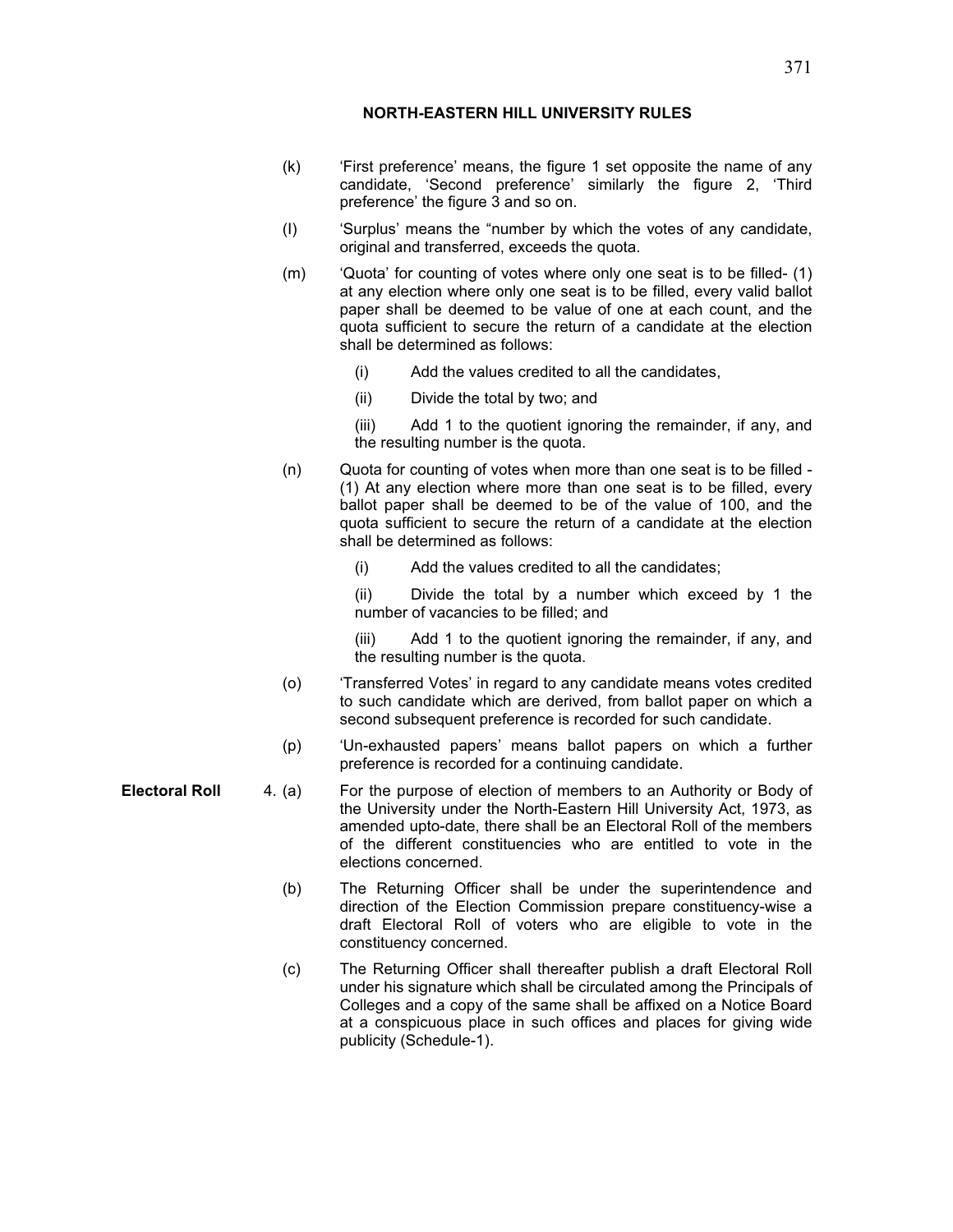|                     | (d)   |                                             | The Election Commission shall fix a date for receipt of objections, if<br>any, in writing and a date for hearing as well as disposal of<br>objections shall be so fixed that there is a gap of 15 days between<br>the date fixed for submission of objections and the date of hearing.        |
|---------------------|-------|---------------------------------------------|-----------------------------------------------------------------------------------------------------------------------------------------------------------------------------------------------------------------------------------------------------------------------------------------------|
|                     | (e)   |                                             | On the date fixed for hearing the claimants or objections may<br>adduce oral or documentary evidence in support of their respective<br>intentions and the order passed by the Election Commission shall be<br>final and binding.                                                              |
|                     | (f)   |                                             | The Electoral Roll, after disposal of objections, be prepared and<br>shall be finally published by the Returning Officer under his seal and<br>signature and copies thereof may be supplied on payment of a price<br>fixed by the Vice-Chancellor.                                            |
| <b>Notification</b> | 5.    |                                             | The Returning Officer under the direction of the Election<br>Commission shall duly notify the Principals of affiliated colleges fixing<br>the dates for the following purposes:                                                                                                               |
|                     | (i)   |                                             | Last date for filling nomination papers.                                                                                                                                                                                                                                                      |
|                     | (ii)  |                                             | Date and time of scrutiny of nomination papers.                                                                                                                                                                                                                                               |
|                     | (iii) |                                             | Last date and time of withdrawal of nominations which shall<br>ordinarily be the 3rd day after the scrutiny of nomination papers.                                                                                                                                                             |
|                     | (iv)  |                                             | Last date and time by which the postal ballot papers and the ballot<br>boxes where polling is held in polling booths should reach the<br>Returning Officer.                                                                                                                                   |
|                     | (v)   |                                             | Date and time of polling at the polling booths.                                                                                                                                                                                                                                               |
|                     | (vi)  | Date, time and place for counting of votes. |                                                                                                                                                                                                                                                                                               |
| <b>Nominations</b>  | 6.    | (a)                                         | Any person whose name appears in the final Electoral<br>Rolls of a constituency may be nominated as a candidate<br>for election to that constituency, provided he is proposed<br>by at least one person and seconded by another who are<br>the voters according to the final Electoral Rolls. |
|                     |       | (b)                                         | The nomination paper in the prescribed form as in<br>Schedule-IV must be submitted to the Returning Officer<br>as per date and time fixed under Rule 5(i) above.                                                                                                                              |
|                     |       | (c)                                         | Any person whose name is enrolled in the final Electoral<br>Roll of a constituency may subscribe as proposer or<br>seconder in the nomination paper and nothing shall<br>prevent any candidate from being nominated by more<br>than one valid nomination papers.                              |
| <b>Scrutiny</b>     | 7.    | (a)                                         | All nomination papers shall be scrutinised by the<br>Returning Officer on the date and hour fixed under Rule<br>$5(ii)$ .                                                                                                                                                                     |
|                     |       | (b)                                         | The candidates or their agents, not more than one agent<br>for each candidate, duly authorised by the candidate in<br>writing may attend the scrutiny of nomination papers.<br>Facilities for examining the nomination papers shall be<br>provided to the candidates or their agents.         |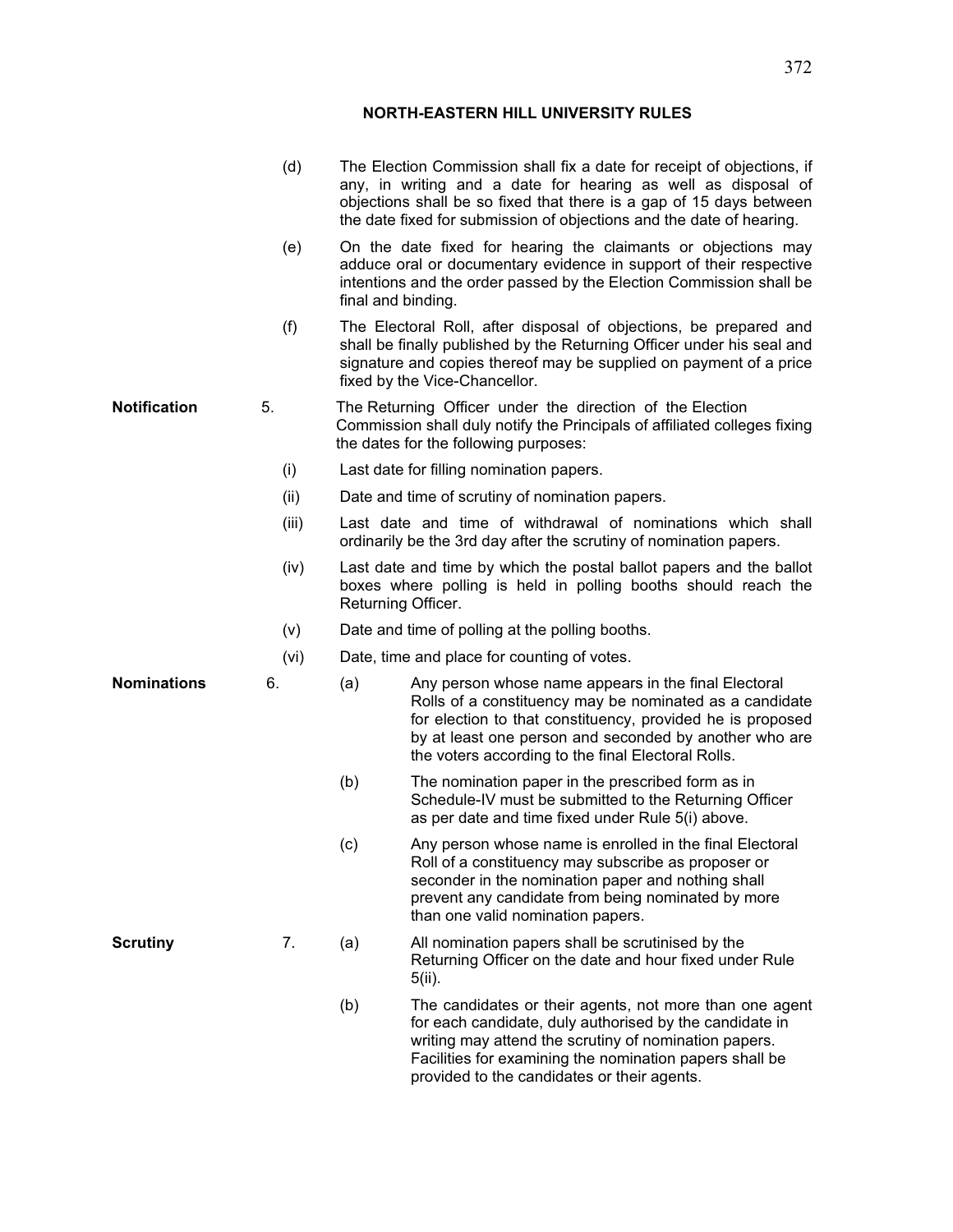(c) The Returning Officer shall examine the nomination paper and hear the objections, if any, in respect of any nomination paper and may reject the same on any of the following grounds:

> that the nomination paper was not received within the date and time fixed;

> (ii) that the name of the candidate or his proposer, or seconder is not in the Electoral Roll:

> (iii) that the name or and signature of the candidate or his proposer or seconder does not tally with the names entered in the Electoral Roll;

> (iv) that the signature of the candidate or his proposer or seconder is not genuine.

> Provided that in case of dispute an opportunity shall be given to the person or persons concerned to prove the genuineness of his/ their signatures by a date to be fixed by the Returning Officer which shall not be beyond the date of withdrawal.

> (v) that there has been failure to comply with any of the provisions of these rules; and

> (vi) any other irregularity which in the opinion of the Returning Officer may vitiate the election.

- (d) The Returning Officer, after scrutiny, shall declare the valid nominations.
- (e) If, after scrutiny of nomination papers, the number of candidates validly nominated is equal to or less than the number of vacancies to be filled, the candidates as nominated shall be declared duly elected.
- (f) If the number of candidates in a constituency shall be less than the number of vacancies, the constituency shall be called upon to elect a person or persons as the case may be, to fill the remaining vacancies.
- (g) If, after scrutiny, the number of candidates nominated is greater than the number of vacancies, a list of candidates whose nomination papers have been declared valid shall be published by affixing the same on the Notice Board in the Office of the Returning Officer on the same day, and a copy of the same be forwarded to each of the candidates nominated for election.
- Withdrawal 8. (a) Any candidate may withdraw his candidature by notice in writing subscribed by him and sent by registered post so as to reach the Returning Officer or delivered to the Returning Officer or other person authorised by him not later than four 0'Clock in the afternoon of the day fixed for withdrawal, which shall be five clear days after the last day of receipt of nominations. A candidate who has withdrawn his candidature shall not be allowed to cancel the withdrawal or to be nominated as a candidate for the same election.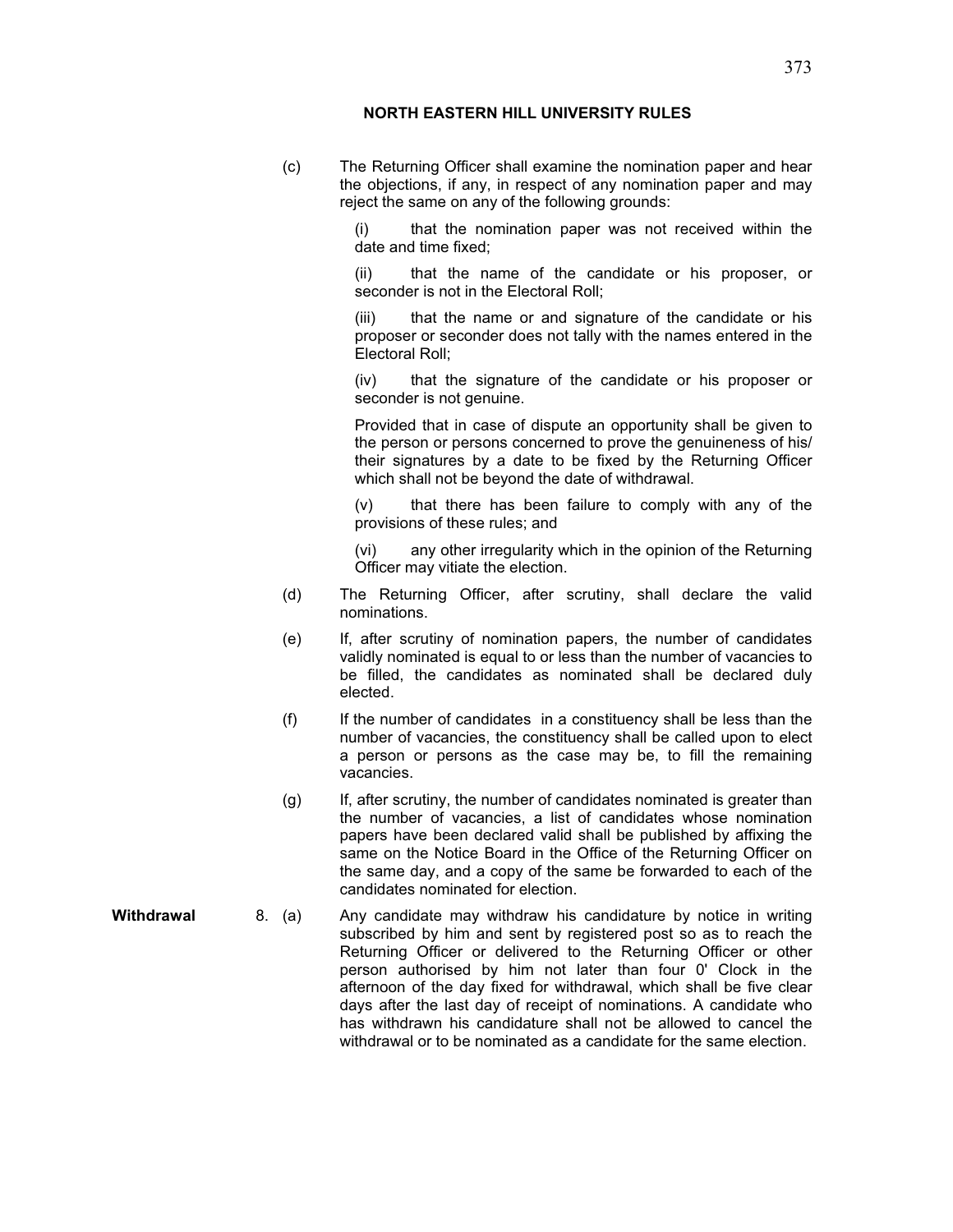|                                                                              |     | (b)                                                                                                                                                                                                                                                                                                                                                                                                                                                                                                                                  | The Returning Officer shall publish on the same day after the time<br>for withdrawal of nomination has lapsed, a final list of candidates<br>validly nominated.                                                                                                                                                                                                                                                                                                                                                                                                                                                   |  |
|------------------------------------------------------------------------------|-----|--------------------------------------------------------------------------------------------------------------------------------------------------------------------------------------------------------------------------------------------------------------------------------------------------------------------------------------------------------------------------------------------------------------------------------------------------------------------------------------------------------------------------------------|-------------------------------------------------------------------------------------------------------------------------------------------------------------------------------------------------------------------------------------------------------------------------------------------------------------------------------------------------------------------------------------------------------------------------------------------------------------------------------------------------------------------------------------------------------------------------------------------------------------------|--|
|                                                                              |     | (c)                                                                                                                                                                                                                                                                                                                                                                                                                                                                                                                                  | If the number of candidates after withdrawal, if any, be equal to the<br>number of vacancies the Returning Officer shall declare such<br>candidate or candidates duly elected.                                                                                                                                                                                                                                                                                                                                                                                                                                    |  |
|                                                                              |     | (d)                                                                                                                                                                                                                                                                                                                                                                                                                                                                                                                                  | If the number of candidates exceeds the number of vacancies to be<br>filled, the Returning Officer shall publish a list of names and<br>addresses of the candidates whose nominations were found valid<br>and poll shall be taken.                                                                                                                                                                                                                                                                                                                                                                                |  |
| <b>Emergency</b><br><b>Provision</b>                                         | 9.  | It shall be competent for the Election Commission when any emergency<br>arises (1) to assume the powers of the Returning Officer and function as<br>such either by the Commission or by deputing any other person when in the<br>course of the conduct of any election, the Returning Officer cannot carry out<br>his duties and (2) to postpone the dates fixed in the programme for<br>transaction of business connected with the elections at any intermediate<br>stage. The Commission shall record its reasons for such acting. |                                                                                                                                                                                                                                                                                                                                                                                                                                                                                                                                                                                                                   |  |
| Death of<br><b>Candidate</b><br><b>Before</b><br>Commencement<br>of the Poll | 10. |                                                                                                                                                                                                                                                                                                                                                                                                                                                                                                                                      | If a contesting candidate dies and a report of his death is received before the<br>commencement of the poll, the Returning Officer shall upon being satisfied<br>of the fact of the death of the candidate, countermand the poll and report the<br>fact to the Commission and all proceedings with reference to the election are<br>taken anew in all respects as if for a new election, provided further that a<br>person who has given a notice of withdrawal of his candidature before the<br>countermanding of the poll, shall also be eligible as a candidate for the<br>election after such countermanding. |  |
|                                                                              | 11. | When a poll is taken as required under Clause 8 (d) above, the Election<br>Commission shall appoint a presiding and/or a polling officer where<br>necessary in order to conduct the poll.                                                                                                                                                                                                                                                                                                                                            |                                                                                                                                                                                                                                                                                                                                                                                                                                                                                                                                                                                                                   |  |
| <b>Casting of</b><br><b>Votes</b>                                            | 12. | (a)                                                                                                                                                                                                                                                                                                                                                                                                                                                                                                                                  | In case of casting of votes at the polling booths, the Returning<br>Officer shall send to each Presiding Officer alongwith copies of the<br>Electoral Rolls as many ballot papers as there are enrolled votes of<br>the polling centre concerned so as to reach the Presiding Officer not<br>less than three days ahead at the date fixed for the poll.                                                                                                                                                                                                                                                           |  |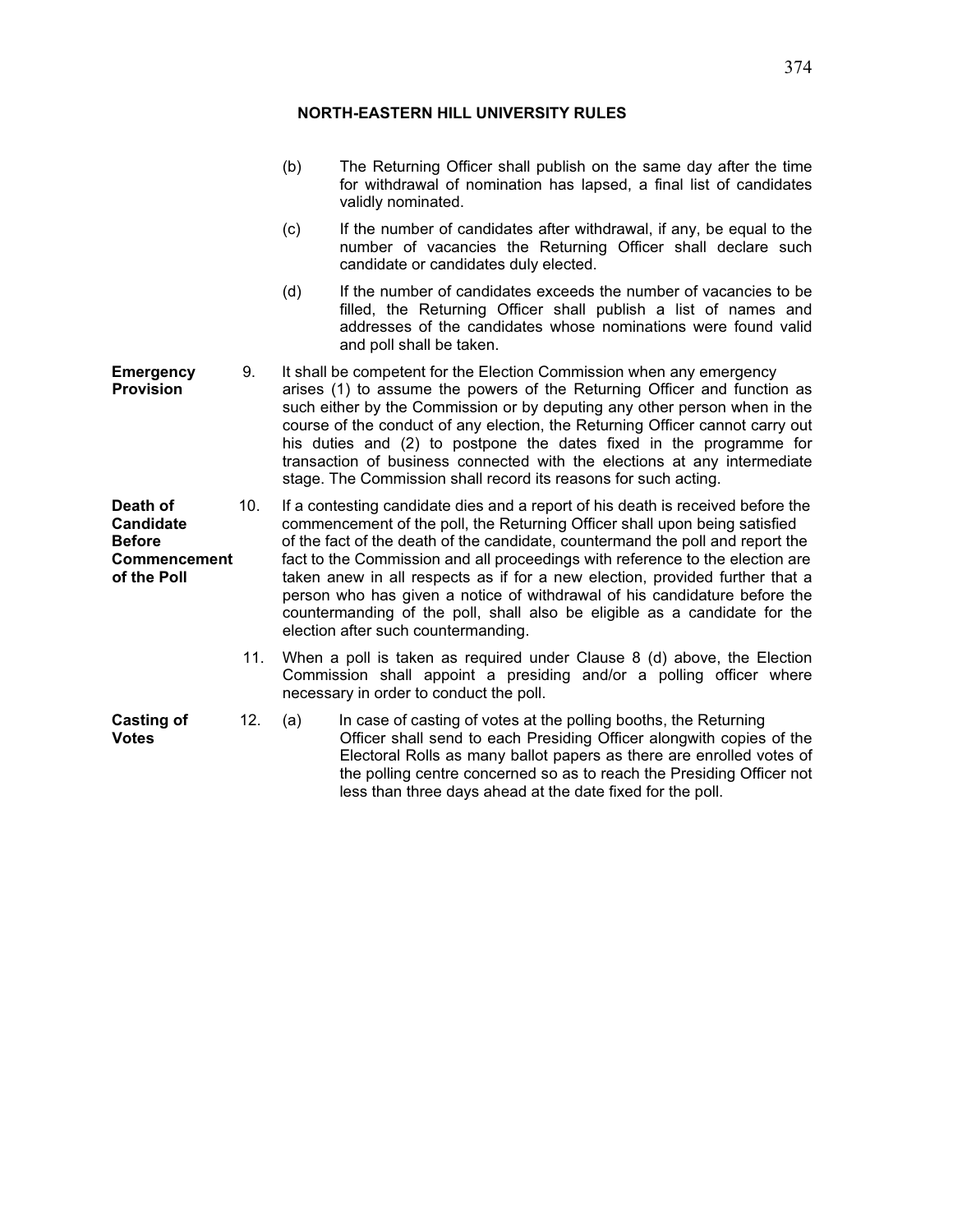- (b) In case of ballot vote to be cast by the teachers of colleges, the Returning Officer shall send by registered post or by messenger the ballot papers for the voters of the colleges to the respective Principals of the colleges alongwith instructions as to the procedure for casting votes (Schedule -II) to reach them at least 15 days before the date fixed for the receipt of ballot papers by the Returning Officer and the Principals on receipt of the ballot papers shall deliver the same to the respective voters on proper verification and under signed receipt. After delivery of the ballot papers, the Principal shall send by registered post or by messenger the said receipts alongwith his report to the Returning Officer and also the ballot papers which could not be delivered with reasons thereof.
- Counting 13. (a) The Returning Officer shall conduct the counting on the date, time and place fixed for this purpose by the Election Commission. Provided that if any ballot box from a polling centre is not received by the Returning Officer within the date and time fixed for the purpose counting of votes shall be kept in abeyance for a period not exceeding 7 days and if it is deemed necessary a fresh poll may be held in such polling centre or centres and the Election Commission shall fix the date and time for fresh poll and for such other purposes.
	- (b) The procedure prescribed in the following rules shall be adopted in the election in accordance with the system of proportional representation by means of single transferable vote.
	- (c) All voters shall be entitled to vote and each voter shall have only one vote.
	- (d) The Returning Officer shall have the power to reject any ballot paper:
		- (i) Which does not bear Principal's signature ; or

(ii) on which a voter signs his name or writing any word or makes any mark by which it becomes unrecognisable ; or

(iii) on 'which figure 1 is not marked; or

(iv) on which figure 1 is set opposite the names of more than one candidate; or

(v) on which the figure 1 and some other figures are set opposite the name of the same candidate; or

- (vi) which is void because of uncertainty.
- (e) On every ballot paper so rejected, the Returning Officer shall endorse the word 'invalid' and such papers shall be kept in a separate bundle.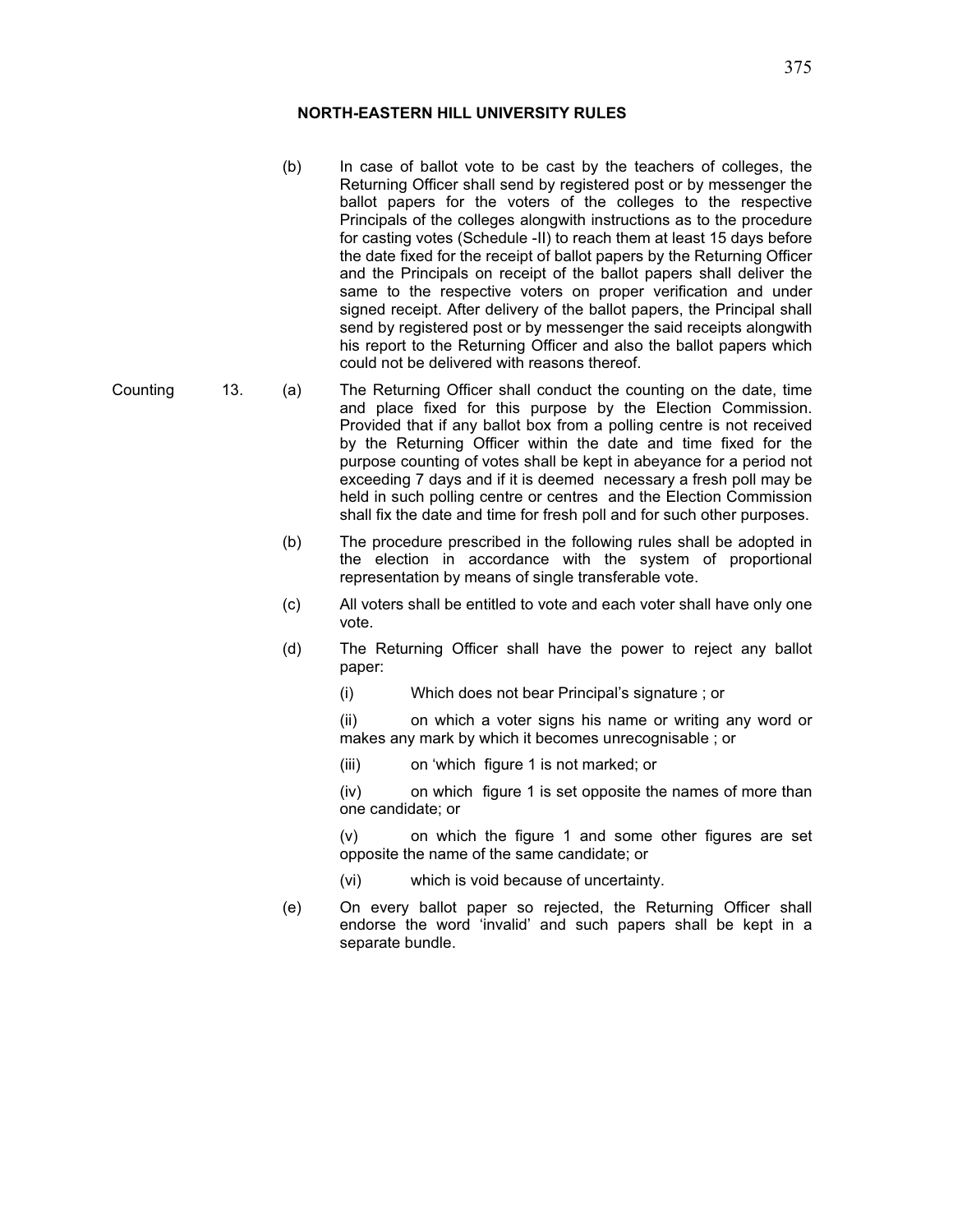|                                                                |     | (f) | The ballot paper covers, other than those rejected under sub-clause<br>(d) above, shall then be opened and the ballot papers taken out and<br>mixed together in the presence of the Returning Officer. The<br>Returning Officer shall then proceed to count the votes.                                  |  |  |
|----------------------------------------------------------------|-----|-----|---------------------------------------------------------------------------------------------------------------------------------------------------------------------------------------------------------------------------------------------------------------------------------------------------------|--|--|
| <b>Admission to the 14.</b><br>the place fixed<br>for counting |     | (a) | The Returning Officer shall exclude from the place fixed for counting of votes all<br>persons except-<br>Such persons as may be engaged to help him in the counting of<br>votes.                                                                                                                        |  |  |
|                                                                |     | (b) | Candidates and their counting agents, being allowed for each<br>candidate at a time.                                                                                                                                                                                                                    |  |  |
| <b>Counting</b><br><b>Procedure</b>                            | 15. | (1) | The following counting procedure shall be followed:<br>All fractions shall be disregarded, and<br>(a)                                                                                                                                                                                                   |  |  |
|                                                                |     |     | (b)<br>All preferences recorded for candidates already elected or<br>excluded from the poll shall be ignored.                                                                                                                                                                                           |  |  |
|                                                                |     | (2) | After the invalid ballot papers, if any, have been rejected, the<br>remaining ballot papers shall be divided into parcels according to the<br>first preferences recorded for each candidate and the number of<br>papers in each parcel noted.                                                           |  |  |
|                                                                |     | (3) | The number of papers in all the parcels shall then be added together<br>and the total divided by a number exceeding by one the number of<br>vacancies to be filled and the result increased by one shall be<br>numbered sufficient to secure the return of a candidate hereinafter<br>called the quota. |  |  |
|                                                                |     | (4) | Any candidate, in whose parcel the number of votes on the first<br>preferences being counted is equal to or greater than the quota shall<br>be deemed elected.                                                                                                                                          |  |  |
|                                                                |     | (5) | If at any time a number of candidates equal to the number of<br>persons to be elected has obtained the quota, such candidates shall<br>be treated as elected and no further steps shall be taken thereafter.                                                                                            |  |  |
|                                                                |     | (6) | (a)<br>If the number of papers in any such parcel is equal to the<br>quota, the papers shall be set aside as finally dealt with.                                                                                                                                                                        |  |  |
|                                                                |     |     | (b)<br>If the number of papers in any such parcel is equal to the<br>quota, the surplus shall be transferred to the parcel containing<br>candidates indicated on the ballot papers as next in the order of the<br>voters preference in the manner prescribed below:                                     |  |  |
|                                                                |     |     | If and wherever as a result of any operation prescribed by<br>(c)<br>these rules a candidate has a surplus that surplus shall be<br>transferred in accordance with the provisions of this rule.                                                                                                         |  |  |
|                                                                |     |     |                                                                                                                                                                                                                                                                                                         |  |  |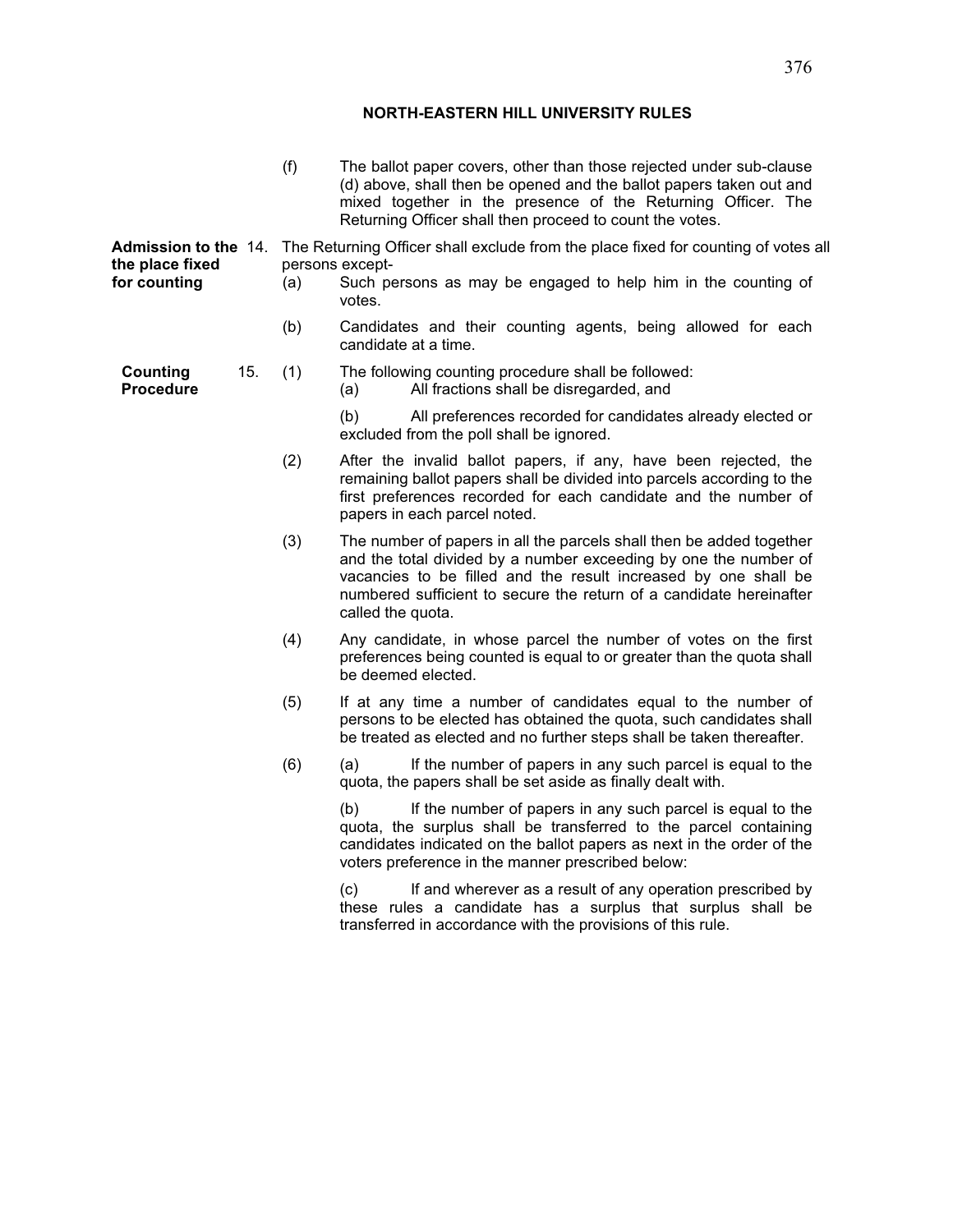(d) If in ascertaining the number of papers to be transferred from a sub-parcel, fractional parts are found to exist and if owing to the existence of such fractional parts, the number of papers to be transferred is less than the surplus, as many of these fractional parts taken in the order of their magnitude the total number of papers to be transferred equal to the surplus, shall be reckoned as the value of unity and the remaining fractional parts are of equal magnitude that fractional parts shall be deemed to be the larger which arises from the larger sub-parcel, and if the sub-parcels in question are equal in quantum, preference shall be given to the candidate who obtained the larger number of original votes.

(e) If more than one candidate has a surplus, the largest surplus shall be dealt with first and the others in order of magnitude provided that every surplus arising on the first count of votes shall be dealt with before those arising on the second count and so on.

(f) When two or more surpluses are equal, the Returning Officer shall decide, as hereinafter provided in Clause 15(c) which shall be first dealt with.

(g) (i) If the surplus of any candidate to be transferred arises from original votes only, all the papers in the parcel belonging to the candidate whose surplus is to be transferred shall be examined and the exhausted papers divided into sub-parcels according to the next preferences recorded thereon. A separate sub-parcel shall also be made of the exhausted papers.

> (ii) The number of papers in each sub-parcel and the total of all the unexhausted papers shall then be ascertained.

> (iii) If the total number of exhausted paper is greater than the surplus, these shall be transferred from each sub-parcel the number of papers which bears the same proportion to the number of papers in the sub-parcel as the surplus bears to the total number of unexhausted papers, in the order in which such papers have been transferred.

(h) If the surplus of any candidate to be transferred arises from the transferred as well as original votes, all the papers in the sub-parcel, last transferred to the candidates shall be re-examined and the unexhausted papers divided thereon. The sub-parcels shall be dealt with in the same manner as is provided in the case of subparcels referred to in Clause (i) given above.

(i) The papers transferred to each candidate shall be added in the form of a sub-parcel to the papers already secured by such candidate.

(j) All papers in the parcel or sub-parcel of an elected candidate not transferred under this rule shall be set aside as finally dealt with.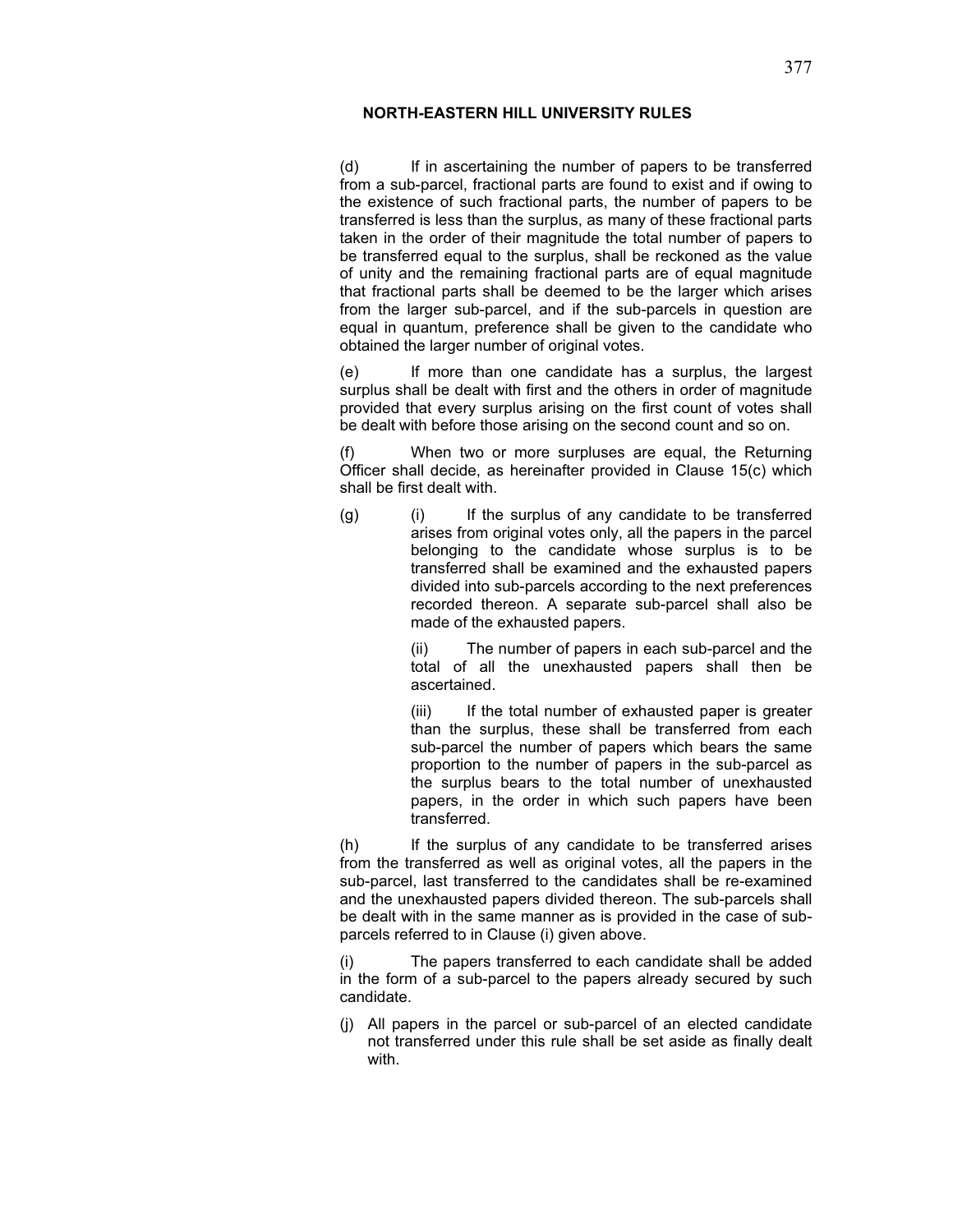(k) (i) If, after all the surplus has been transferred as hereinafter mentioned less than the number of candidates required has been elected the candidate lowest on the poll shall be excluded from the poll and his unexhausted papers distributed among the continuing candidates according to the next preferences recorded thereon. Any exhausted papers shall be set aside as finally dealt with.

> (ii) The papers containing original votes of an excluded candidate shall first be transferred.

> (iii) The papers containing transferred votes of an excluded candidate shall then be transferred in the order of the transfer in which he obtained them.

> (iv) If the total of the votes of the two or more candidates lowest in the poll, together with any surplus votes not transferred is less than the votes credited may in the operation be excluded from the poll and their votes transferred in the accordance with the direction given in sub-rule (i) to (iii) above.

(I) The process directed by this rule shall be repeated on the successive exclusion of the candidate lowest on the poll until the last vacancy is filled either by the election of candidate with the quota or as hereinafter provided.

(m) If as a result of a transfer of papers under these rules the number of votes obtained by a candidate is equal to or greater than the quota, the transfer then proceeding shall be completed but no further papers shall be transferred to him.

> (i) If after the completion of any transfer under these rules the number of votes of any candidate shall be equal to or greater than the quota, he shall be declared elected.

> If the number of votes of any such candidate shall be equal to the quota, the whole of the papers on which such votes are recorded shall be set aside as finally dealt with.

> (iii) If the number of votes of any such candidate shall be greater than the quota, his surplus shall there upon be distributed in the manner herein before provided, before the exclusion of any other candidate.

(n) (i) When the number of continuing candidates is reduced to the number of vacancies remaining unfilled, the continuing candidates shall be declared elected.

> (ii) When only vacancy remains unfilled and the number of votes of some of the continuing candidates exceeds the total of all the votes of the other continuing candidates, together with any surplus not transferred, that candidate shall be deemed elected.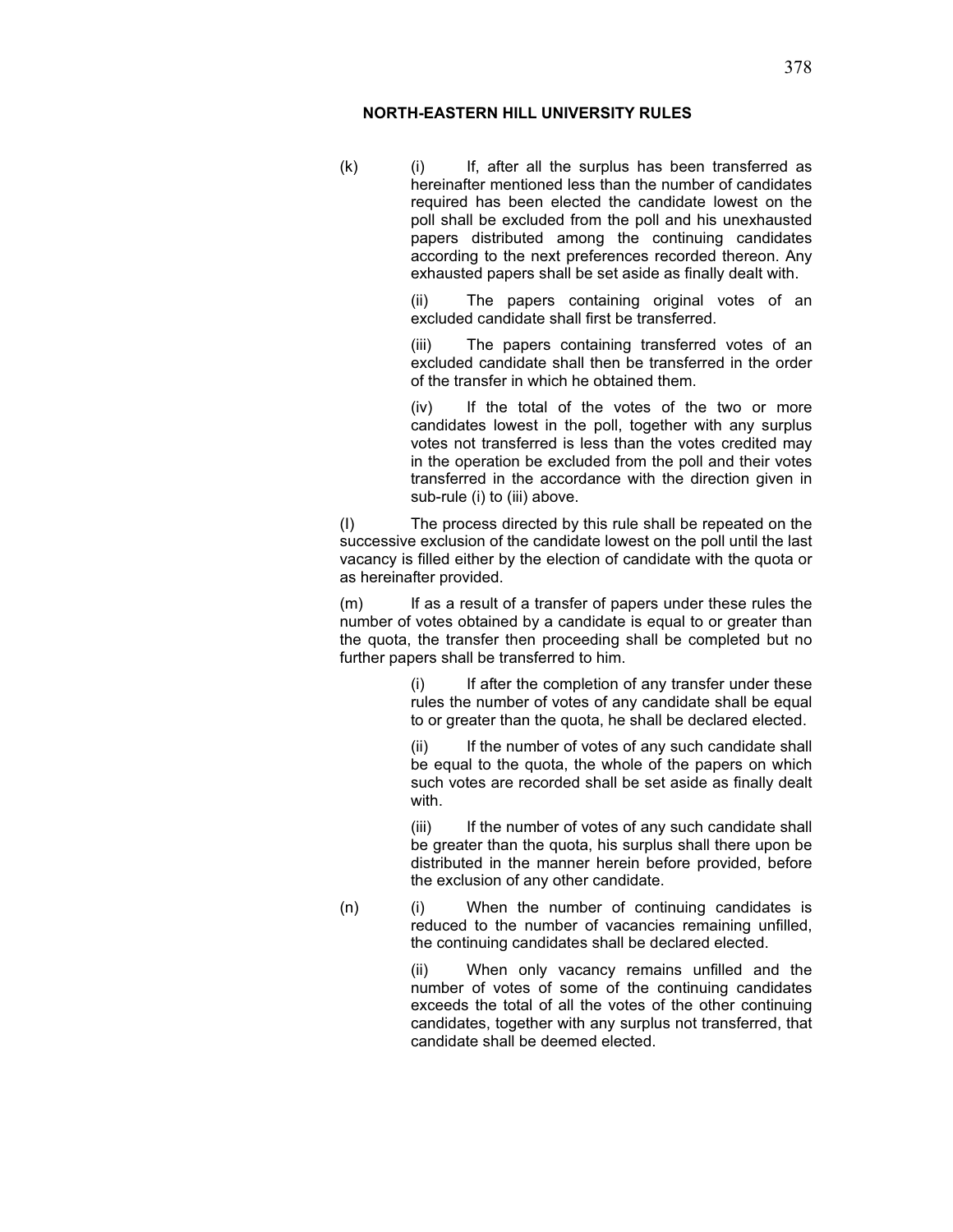(iii) When only two vacancies remain unfilled and there are only two continuing candidates and these two candidates have each the same number of votes and no surplus remains capable of transfer, one candidate shall be excluded under next succeeding clause and the other deemed elected.

(o) If when there is more than one surplus to be distributed two or more surpluses are equal or if any time it becomes necessary to exclude a candidate and two or more candidates have the same number of votes and are lowest on the poll, regard shall be had to the original votes of each candidates, and the candidates for whom lowest original votes are recorded shall have his surplus first distributed, or shall be first excluded as the same may be. If the number of their original votes is the same, the Returning Officer shall decide by lot which candidate shall have his surplus distributed or be excluded.

(p) Any candidate or his agent, at any time, during the counting of votes, either before the commencement or after the completion of any transfer of votes (whether surplus or otherwise) demands on reasonable grounds the Returning Officer to reexamine and recount the papers of all candidates or of any candidate (not being papers set aside at any previous transfer as finally dealt with) and the Returning Officer deems it necessary, shall forthwith re-examine and re-count the same with the help of such persons as he may appoint. The Returning Officer may also at his discretion re-count votes either once or more than once in any case in which he is not satisfied as to the accuracy of any provious counting provided that nothing herein shall make obligatory on the Returning Officer to re-count the same votes more than once.

- 16. In the matter of hearing of claims or objections in respect of inclusion or noninclusion of a name in the Electoral Roll, Scrutiny of nomination papers or counting of votes, no rejection shall be made on technical or trivial grounds.
- 17. On completion of counting, the Returning Officer shall declare the results which shall be displayed on the Notice Board and subsequently be published in a daily newspaper.
- Election 18. No election can be questioned or challenged except by an election petition **Petition presented in accordance with the following provisions:** 
	- (a) An election petition must be filled within 21 days from the date of declaration of the results of the election.
	- (b) An election petition shall lie only when any irregularity has materially affected the result of the election.
	- (c) The Election Commission shall be the final authority to admit and dispose of an election petition whose decision shall be binding and cannot be questioned by any other proceeding.
	- (d) An election petition shall be submitted to the Election Commission through the Returning Officer who shall then forward the election petition alongwith a brief report and all relevant papers to the Election Commission, The Election Commission may admit or reject the petition.